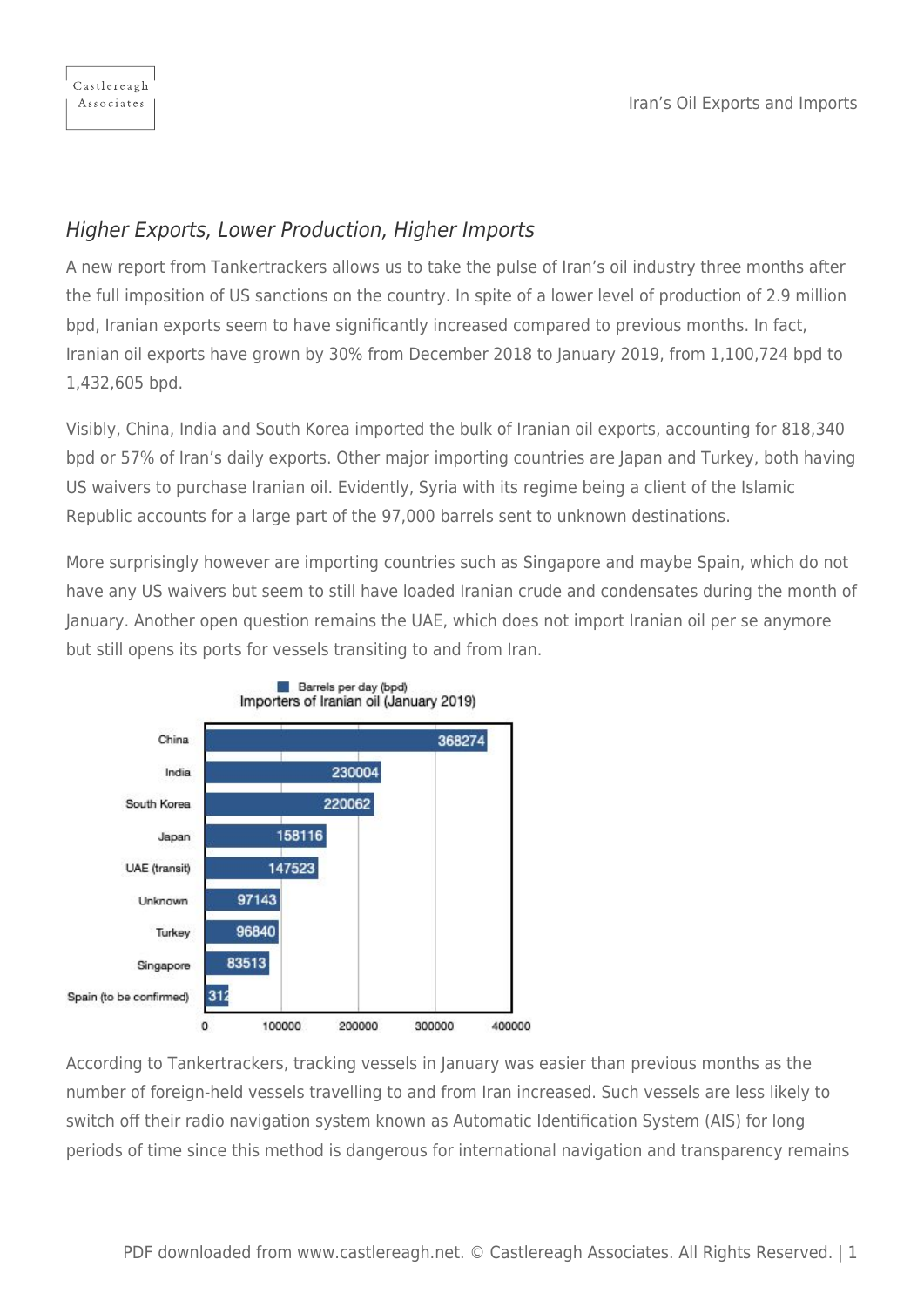important for such vessels.

Castlereagh Associates

Tracking 70 Iranian vessels throughout the world, Tankertrackers has reported that the Iranian tanker TOUR 2 has been lost off the coasts of Syria as a result of a storm in mid-January. The SEA SHARK Suezmax-type tanker, with a loading capacity of 1 million barrels, is another Iranian vessel that seems to be grounded, this time in Ras Banas, a peninsula in eastern Egypt.

For foreign vessels, Tankertrackers reports of the many Asian vessels that have reached Iran's Kharg Island for oil loading and Asulayeh for gas condensate loading during the month of January. While Japan sent 3 Very Large Crude Carriers (VLCC), South Korea sent one Suezmax and 3 VLCCs. 3 Suezmax have also been reported to have been sent to Turkey during the month. Despite the easier tracking of foreign ships, Tankertrackers reported the going offline of Japanese and Chinese vessels. Whilst this method is expected of China as the country seeks to tone down its disputes with the US by trying to keep the real volume of imports off the books (according to data, China imported slightly over its allowed levels in January), this method is highly unusual for Japanese tankers.

South Korea's VLCC HILDA I seems to have followed suit by being offline. South Korea accounted for 80% of Iran's exports of gas condensates for the month of January. Condensates are particularly useful in diluting heavy crude, well-drilling operation and for blending constituents in the production of gasoline.

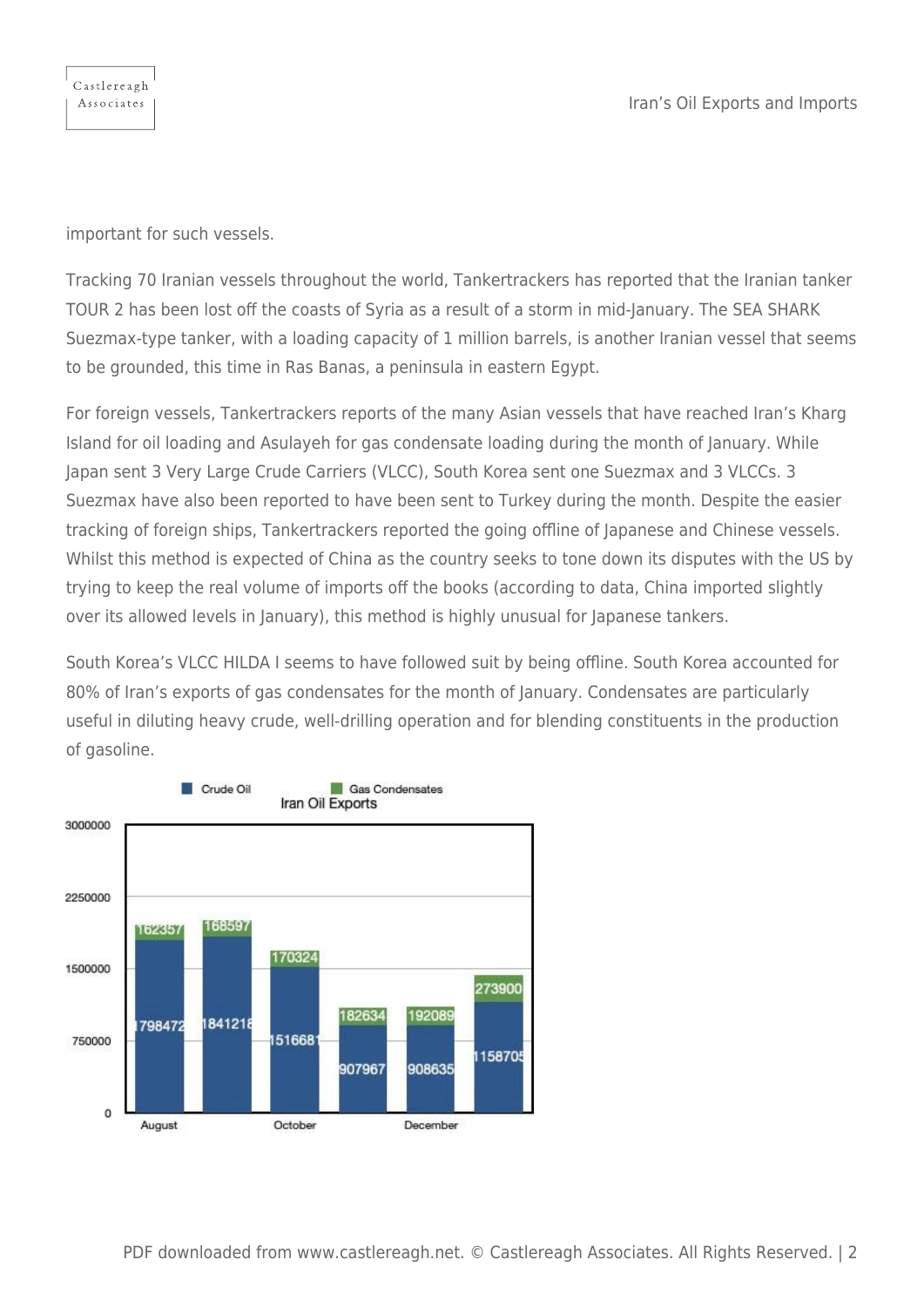Castlereagh Associates

From the data collected from Tankertrackers, it seems that Iran's gas condensates exports are increasing, after a steep fall around 40% last year. This increase is primarily due to South Korea's use of its US waiver. From 8% of its total exports in August 2018, gas condensates amounted to nearly 20% of total exports in January 2019, a higher level than the historical 15% in the previous years. This phenomenon partly explains why Iran's exports have not dropped below 1 million bpd, although it is important to state that the level of oil crude exports was only 900,000 in November and December 2018.

Another important aspect of Iran's oil industry is that the share of exports in Iran's total oil production is regaining the levels it had prior to the full imposition of sanctions on the 5th November 2018. In fact, in August 2018 exports amounted to 57% of total production, while this level dropped to 38% in November. In January, this level regained 53% of total production. This means that Iran can get more revenue out of its oil production since selling oil on the international market is financially more attractive than consuming it domestically.

However, an even more important aspect often forgotten by analysts is Iran's level of oil consumption. According to Iranian economic papers, Iranians consume as much as 3.68 million bpd. In fact Iran's energy consumption is higher than many advanced economies. For instance, the energy use in Iran in 2014 was 3kg of oil equivalent per capita while that of the United Kingdom in 2015 was only 2.7kg according to the World Bank. This means that Iran definitely needs to import oil as it does not produce enough to satisfy domestic demand and because it prefers exporting the majority of its production abroad to increase revenues.

While Iran's total oil production covered 95% of domestic demand in the middle of last year, Iran now only produces 73% of what the country needs. If the data from Tankertrackers and Iranian media is correct, the reality is more worrying as it has previously been shown that the country exports the majority of its oil abroad to increase revenues. Therefore, according to our estimates, while Iran theoretically had to import 2.2 million bpd in August 2018, it now required more than 2.4 million bpd, meaning that only 34% of domestic demand is covered by local production. Information about oil imports in Iran and the provenance of such imports is scarce, but it is highly probable that Central Asian countries and Russia provide Iran with most of the oil it needs in addition to the oil Iran has already stored and uses for its domestic market. It is impossible as of now to estimate what percentage of Iranian oil demand each foreign country provides or the level of Iranian oil storage used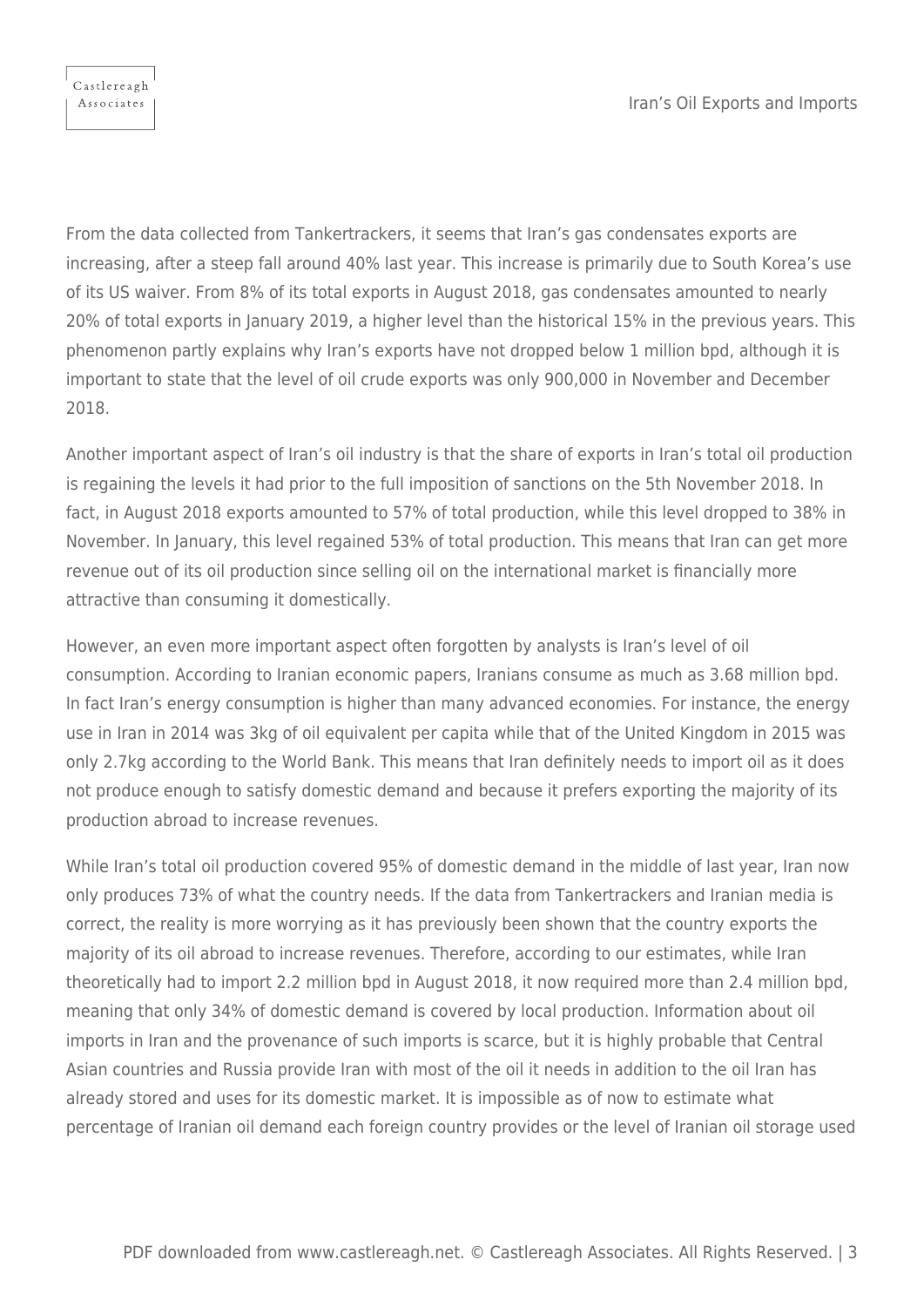on a monthly basis to satisfy local demand.

However, Iranian oil consumption data from British Petroleum shows a lower daily consumption, with Iranians consuming 1.8 million bpd in 2017. This would mean that Iran's domestic production would suffice for local consumption if the country did not export oil. Accounting for exports, our estimates based on BP data shows that Iran should now be importing around 550,000 bpd to satisfy local demand.

The other question lies in how much of Iran's oil demand is for refined petroleum products. It is well know that Iran's refining industry is not self-sufficient and that the country is forced to import refined oil from other countries. The same goes for gas. Until a litigation arose with Turkmenistan a few years ago, Iran imported gas from its northern neighbour to satisfy the bulk of its population's needs, who live closer to Turkmen gas fields than Iranian ones. This also allowed Iran to import cheap gas and export its local production to different international markets where gas is more expensive.